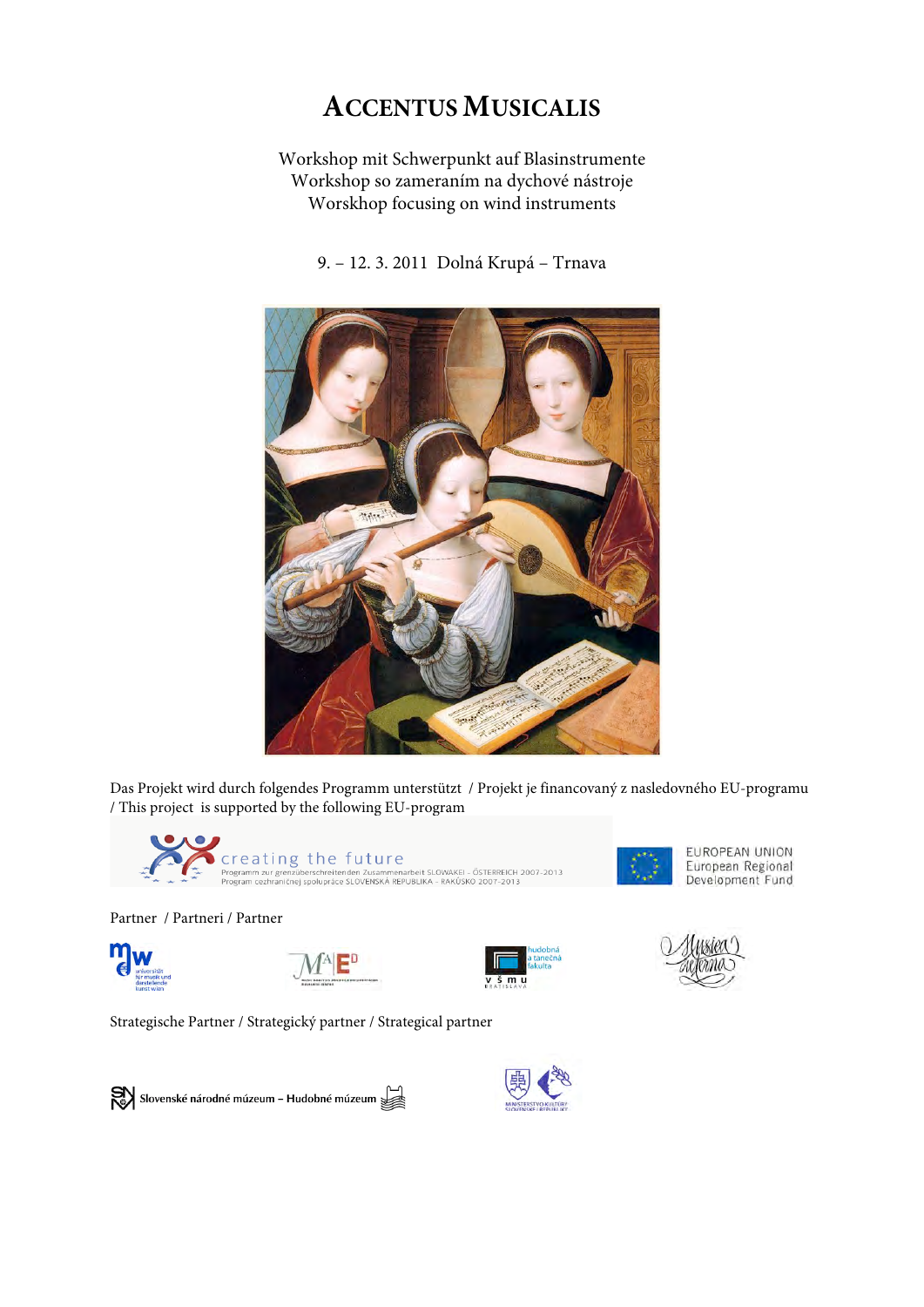# **Das bilaterale österreichisch-slowakische Projekt Accentus Musicalis**

wurde am M.A.E.D. – Music Analysis and Exile Documentation Research Centre der Universität für Musik und darstellende Kunst Wien entwickelt. Es befasst sich wissenschaftlich und künstlerisch mit der Pflege und Ausübung der Alten Musik. Das Projekt verbindet die Musikhochschule in Wien mit der Musikfakultät der Musikhochschule für musische Künste Bratislava im Bereich der Wissenschaft und der Didaktik der Musik sowie die Ensembles Collegium musicum der Universität für Musik und darstellende Kunst Wien und Musica aeterna Bratislava, die für die künstlerische Umsetzung verantwortlich zeichnen. Das Projektziel ist die Entwicklung des Verständnisses der authentischen Interpretation Alter Musik.

# **Workshop-Motivation**

Die Ausbildungssituation an den beiden Universitäten in Wien und Bratislava ist unterschiedlich gewichtet. Der Schwerpunkt auf die authentische Wiedergabe der Alten Musik (15. - 18. Jahrhundert) wird aber meist nur am Rande in den Unterricht einbezogen. Die Workshops dienen zur Intensivierung der Beschäftigung mit den speziellen Spielweisen der Alten Musik. Die Ressourcen und das Know-How der SpezialistInnen in Bezug auf die richtige Unterweisung in der Interpretation der Alten Musik soll gewinnbringend eingesetzt werden. Die künstlerische Aufführungspraxis ist ein wichtiger Pfeiler der Auseinandersetzung mit der Alten Musik. Am Workshop können 12 aktive TeilnehmerInnen teilnehmen (die Auswahl treffen die LektorInnen).

**Die besten Workshop-TeilnehmerInnen werden beim Workshopkonzert gemeinsam mit den Ensembles Musica aeterna Bratislava und Collegium Musicum Wien musizieren. Das Konzert wird von einem erfahrenen Aufnahmeteam aufgenommen.** 

# **Workshop mit Schwerpunkt auf Blasinstrumente**

# **9. – 12. 3. 2011 Schloss in Dolná Krupá - Trnava / Slowakei**



© Alena Krátka

**DozentInnen\*** Gertraud Wimmer Traversflöte<br>
Emma Black-Davislim Barockoboe Emma Black-Davislim Katalin Sebella Barockfagott

Norbert Zeilberger Cembalo und Korrepetition Cembalo und Korrepetition

#### **Aufnahmeteam**

Iby-Jolande Varga www.filmkunst.at

Michael Haas www.coralfox.com Georg Burdicek www.tonzauber.com

\* Mehr Informationen über DozentInnen finden Sie unten www.accentusmusicalis.eu.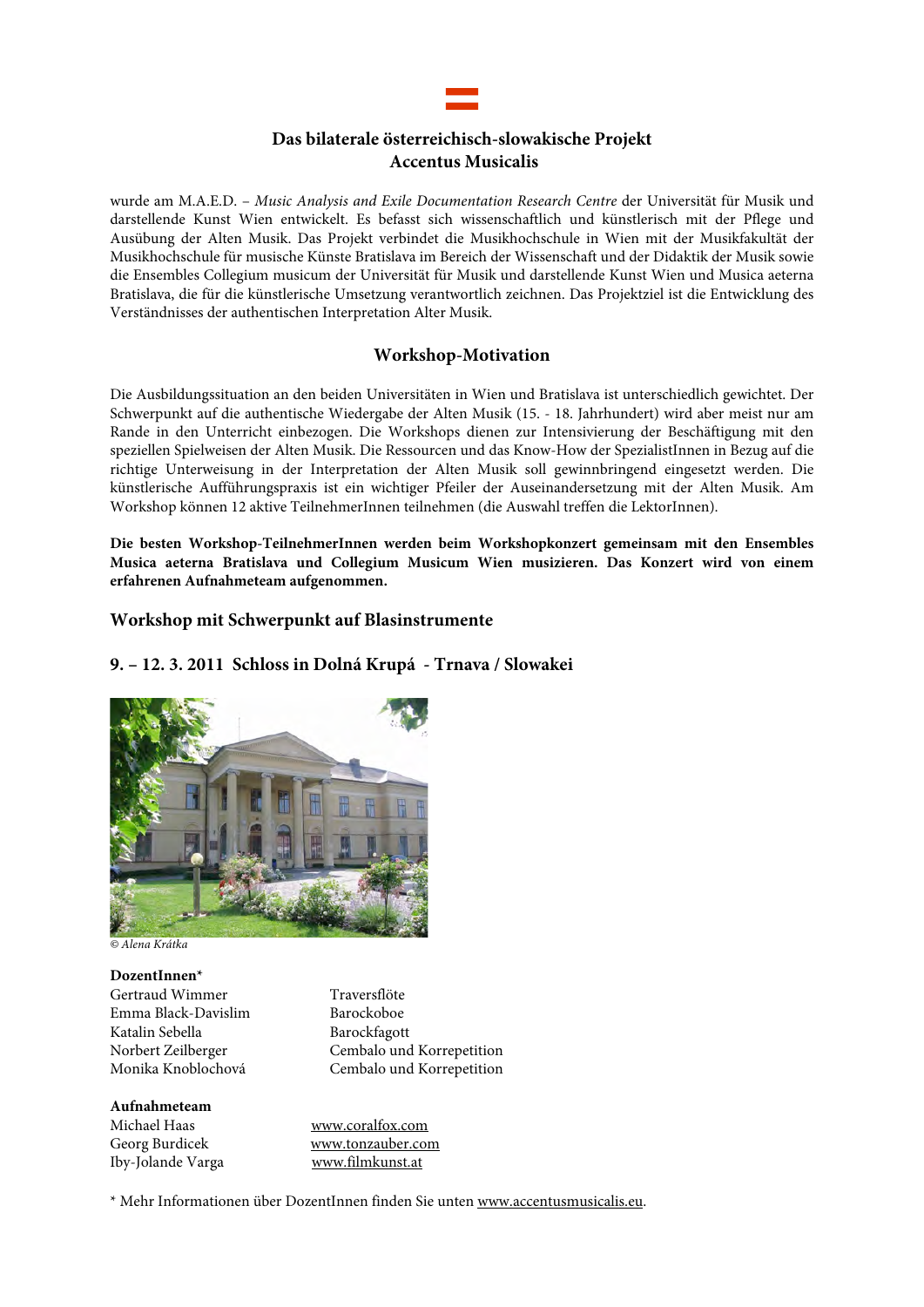

# **Bilaterálny rakúsko-slovenský projekt**

#### **Accentus Musicalis**

vznikol na pôde vedeckého ústavu M.A.E.D. (Music Analysis and Exile Documentiation Research Centre) patriaceho pod Univerzitu múzických umení vo Viedni (ďalej MDW). Zaoberá sa vedeckou a umeleckou kultiváciou a pestovaním autentickej interpretácie starej hudby (15. – 18. st.). Zámerom projektu je zintenzívniť vo vybranej oblasti vedeckú, pedagogickú a umeleckú kooperáciu MDW s nasledovnými inštitúciami: Hudobná a tanečná fakulta Vysokej školy múzických umení v Bratislave, umelecký súbor Musica aeterna Bratislava a umelecký súbor Collegium Musicum Viedeň (MDW).

#### **Motivácie workshopu**

Vzdelanostná situácia je na univerzitách vo Viedni a v Bratislave rozdielne vyvážená pričom záujem autentického pestovania starej hudby (15.–18. st.) je na obidvoch stranách ponechaný na perifériu vyučovania. Séria workshopov, ktorá je súčasťou projektu Accentus Musicalis je zameraná na pestovanie špecifických techník hry starej hudby. Lektormi workshopov sú renomovaní pedagógovia a interpréti starej hudby. Na workshope sa môže zúčastniť 12 aktívnych študentov. O výbere účastníkov workshopu rozhodnú lektori na základe vyplneného registračného formulára.

**Najlepší účastníci workshopov vystúpia na workshopovom koncerte spoločne s umeleckými súbormi starej hudby Musica aeterna Bratislava a Collegium Musicum Viedeň. Koncert bude nahrávaný renomovaným medzinárodným nahrávacím tímom.** 

# **Workshop so zameraním na dychové nástroje**

# **9. – 12. 3. 2011 Kaštieľ v Dolnej Krupej - Trnava / Slovensko**



© Alena Krátka

**Lektori\*** Gertraud Wimmer priečna flauta<br>Emma Black-Davislim barokový hoboj Emma Black-Davislim<br>Katalin Sebella Katalin Sebella barokový fagot<br>Norbert Zeilberger čembalo a kore Norbert Zeilberger čembalo a korepetície

čembalo a korepetície

# **Nahrávací tím**

Iby-Jolande Varga

Michael Haas www.coralfox.com Georg Burdicek www.tonzauber.com<br>
Iby-Jolande Varga www.filmkunst.at

Životopisy lektorov sú k dispozícii na www.accentusmusicalis.eu.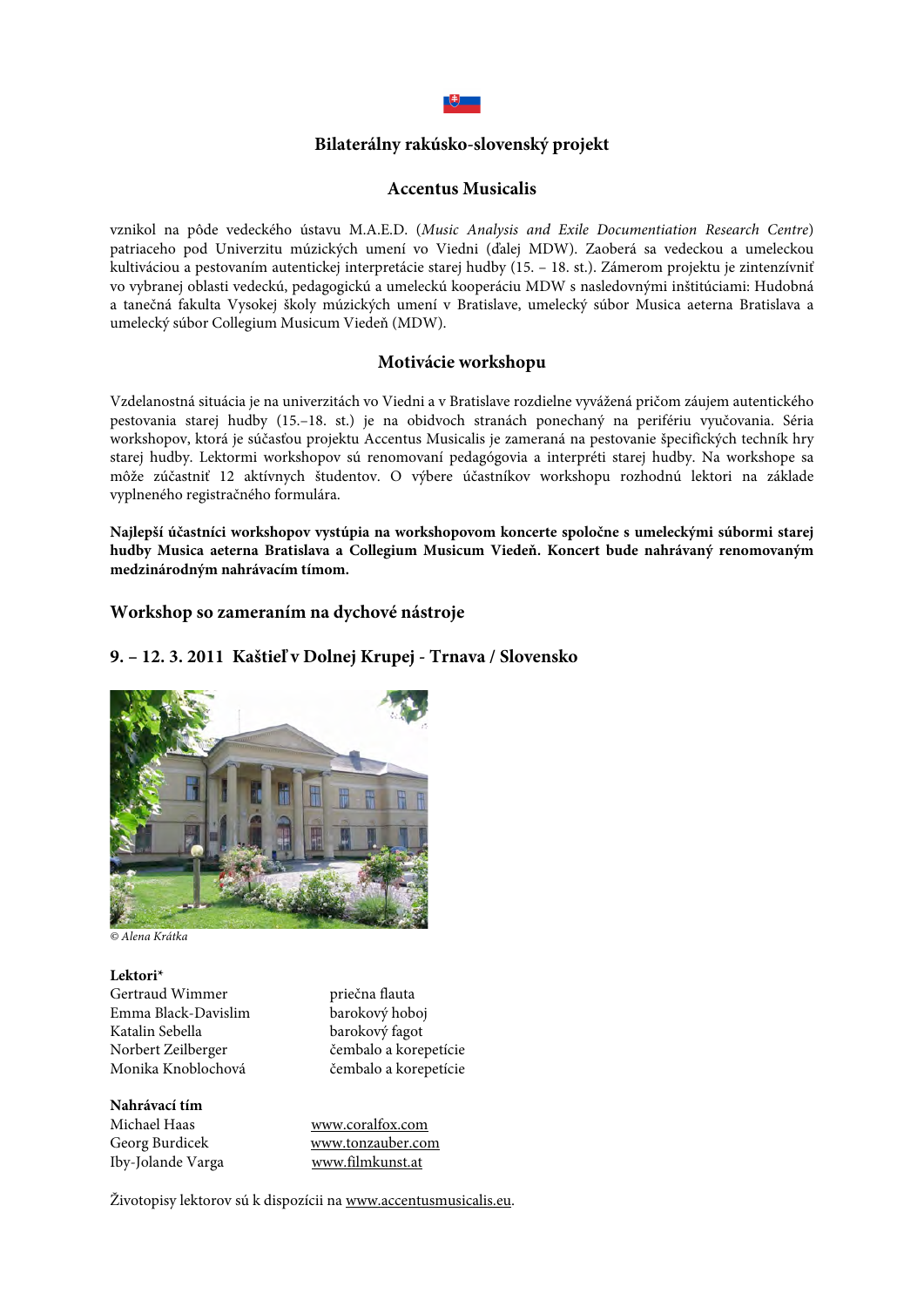# $\geq$

#### **The Bilateral Austrian-Slovak Project**

#### **Accentus Musicalis**

has been created at M.A.E.D. - Music Analysis and Exile Documentation Research Centre / University for Music and Performing Arts in Vienna. It deals with a scientific and artistic cultivation, popularization and authentic interpretation of Early Music (15th - 18th century). The project mission is to unite education, scientific and artistic activities of Vienna Music University with the activities of the following institutions: The Music and Dance Faculty of Academy of Performing Arts in Bratislava, the Early Music Ensembles Collegium Musicum Vienna and the Musica aeterna Bratislava. The aim is to develop the knowledge of the authentic interpretation of Early Music.

## **Workshop motivations**

The educational situation in Vienna and Bratislava has a different background. However the authentic interpretation of Early Music ( $15<sup>th</sup> - 18<sup>th</sup>$  century) is not at the centre of interest in both places. Series of workshops organized within the project are focusing on the development of different techniques of Early Music interpretation. The scientific approach of understanding Early Music is a second important aim of the project. There are reputable international workshop lectors involved in teaching within the workshops. Per workshop 12 active participants are possible (will be announced by lectors).

**The best workshop participants will perform at the final workshop concert together with the members of Early Music Ensembles Musica aeterna Bratislava and Collegium Musicum Vienna. The concert will be recorded by a professional music master team.**

# **Workshop focusing on wind instruments**

## **9. – 12. 3. 2011 Manor House in Dolná Krupá - Trnava / Slovakia**



© Alena Krátka

**Lectors\*** Gertraud Wimmer flute<br>
Emma Black-Davislim baroque oboe Emma Black-Davislim<br>Katalin Sebella Katalin Sebella baroque bassoon<br>Norbert Zeilberger harpsichord and a

Norbert Zeilberger harpsichord and accompaniment harpsichord and accompaniment

**Recording team** Iby-Jolande Varga www.filmkunst.at

www.coralfox.com Georg Burdicek www.tonzauber.com

For more information about the lectors please view www.accentusmusicalis.eu.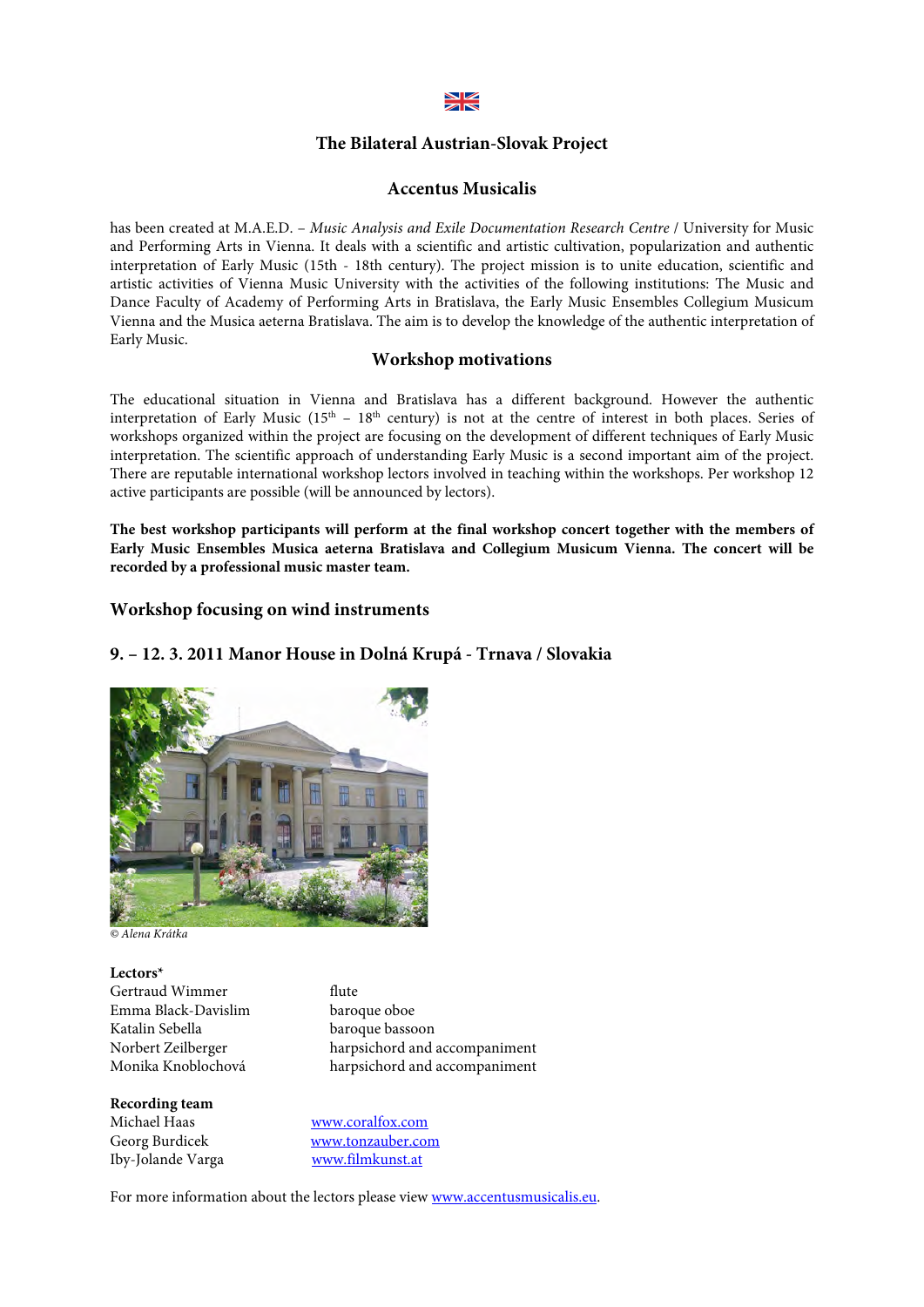# **Bedingungen der Workshop-Teilnahme / Podmienky účasti na workshope / Conditions of participating in the workshop**

 **Um beim Workshop aktiv teilzunehmen, ist es notwendig zumindest ein Werk aus dem folgenden Repertoire vorbereitet zu haben. Die Noten werden bei Nachfrage zur Verfügung gestellt (info@accentusmusicalis.eu). Die Kammermusikpartien werden vor dem Kurs nach Vorgabe der DozentInnen verteilt. CembalistInnen, die Interesse an Ensemble Literatur haben, können ebenfalls am Workshop teilnehmen.**

**Aktívna účasť na worskhope je podmienená znalosťou aspoň jedného diela z nasledovného výberu. Noty budú k dispozícii na požiadanie (info@accentusmusicalis.eu). Inštrumentálne party komorných skladieb budú prerozdelené lektormi pred začiatkom workshopu. Na workhop sa môžu zaregistrovať čembalisti, ktorí majú záujem študovať ensémblovú literatúru.**

**For attending the workshop it is important to know one of the following musical works. The scores will be sent to you on request: info@accentusmusicalis.eu. Lectors will decide who plays which instrumental part in chamber work before starting the workshop. Cembalists who have an interest to study the ensemble literature can also participate in the workshop.**

#### **Werke mit großem Orchester / Diela s veľkým orchestrom / Pieces with big orchestra**

| J. S. Bach:      | Suite Nr. 2 für Flöte, Streicher und B.c. in h-Moll                         |
|------------------|-----------------------------------------------------------------------------|
| A. Marcello      | Konzert für Oboe, Streicher und B.c. in d-Moll                              |
| A. Vivaldi:      | Konzert für Fagott, Streicher und B.c. in d-Moll, RV 481                    |
| G. Ph. Telemann: | Tafelmusik I: Ouvertüre für 2 Flöten, Streicher und B.c. in e-Moll (1.Teil) |

# **Kammermusik mit Bläsern, 1 Violine und Basso continuo / Komorná hudba pre dychy, sólo husle a basso continuo / Chamber music for winds, solo violin and Basso continuo**

| G. Ph. Telemann: | Quartett für Flöte, Oboe, Violine und B.c. in G-Dur, TWV 43:G2                        |
|------------------|---------------------------------------------------------------------------------------|
| A. Vivaldi:      | Konzert für Flöte, Oboe, Violine, Fagott und B.c. in g-Moll, RV 105                   |
| J. Ch. Bach:     | J.Ch. Bach: Quintett für Flöte, Oboe, Violine, Violoncello und obligates Cembalo in D |
|                  | Dur Op. 22 Nr. 1.                                                                     |
| G. Janitsch:     | Quartett für Flöte, Oboe, Violine und B.c. in F-Dur op.6                              |

# **Kammermusik mit Bläsern und Basso continuo / Komorná hudba pre dychy a basso continuo / Chamber music for winds and Basso continuo**

| J. Ch. Pepusch: | Konzert für 2 Flöte, 2 Oboen und B.c. op. 8/2                         |
|-----------------|-----------------------------------------------------------------------|
| J. D. Zelenka:  | Trio für 2 Oboen und B.c. in g-Moll                                   |
| J. E. Galliard: | Sonate IV. für Fagott und B.c. in E-moll                              |
| G.Ph.Telemann:  | Triosonate in d-Moll für Flöte, Oboe und B.c. (Essercizii musici 170) |
| G.Ph.Telemann:  | Quartett für 2 Flöte, 2 Fagotte und Cembalo in D Dur TWV 43:D2        |
| G.Ph.Telemann:  | Trio für Flöte, Oboe und Basso continuo in E-Moll TWV 42:e2           |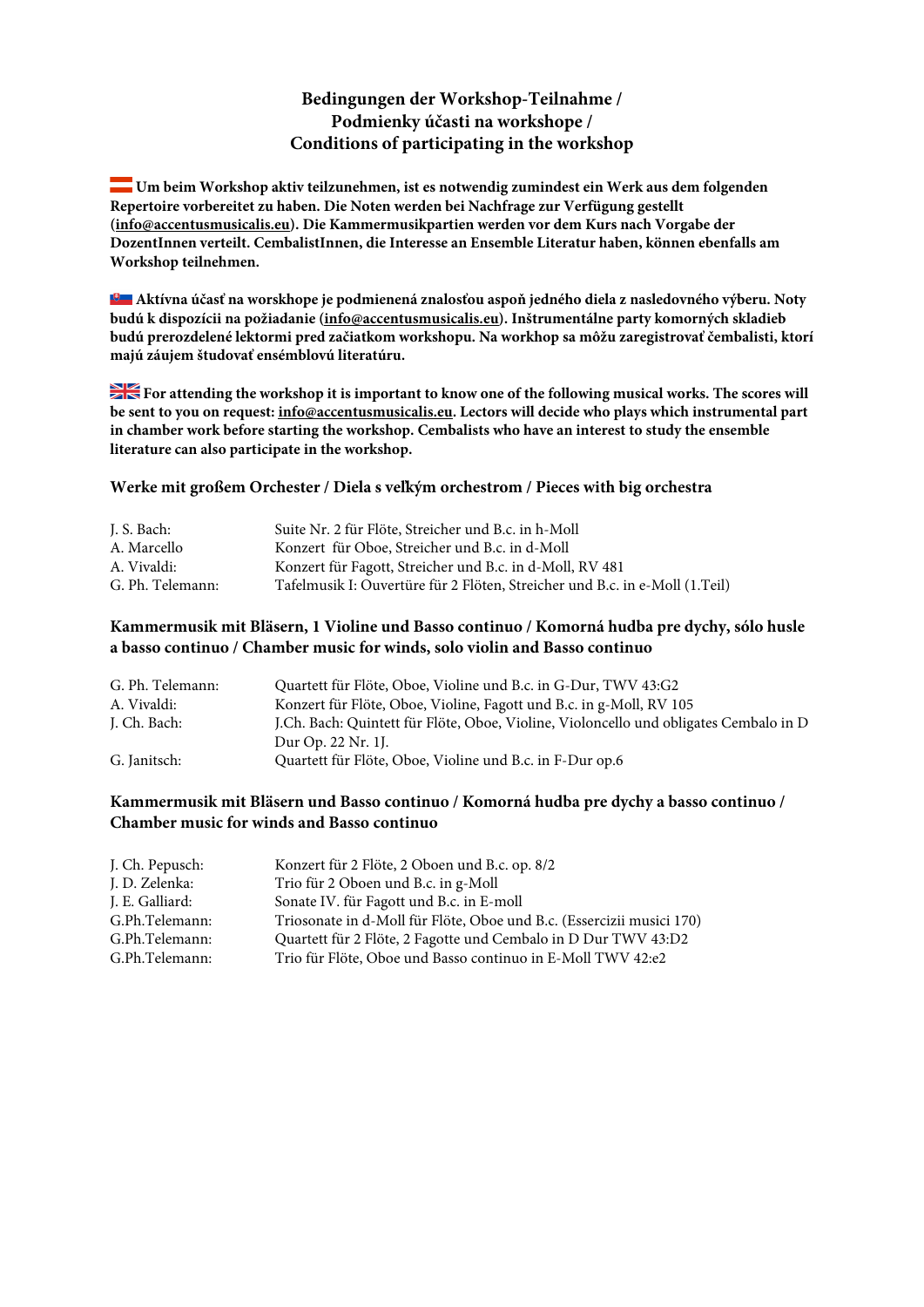| 09.03.2011                                                                                                                                                                   |                                                         |                                                         |                                                                                                                                  |
|------------------------------------------------------------------------------------------------------------------------------------------------------------------------------|---------------------------------------------------------|---------------------------------------------------------|----------------------------------------------------------------------------------------------------------------------------------|
|                                                                                                                                                                              |                                                         |                                                         |                                                                                                                                  |
| Ankunft bis / Príchod / Arrival until 12:00<br>13:00 Eröffnung & Schloss-Exkursion / Otvorenie & exkurzia kaštieľa /<br>Opening ceremony & excursion through the manor house |                                                         |                                                         |                                                                                                                                  |
| <b>Workshop A</b><br>$14:00 - 17:00$                                                                                                                                         | <b>Workshop B</b><br>$14:00 - 17:00$                    | <b>Workshop C</b><br>$14:00 - 17:00$                    | <b>Workshop D</b><br>$14:00 - 17:00$                                                                                             |
| Dozentin:<br><b>Gertraud Wimmer</b><br>Traversflöte                                                                                                                          | Dozentin:<br>Emma Black-Davislim<br>Barockoboe          | Dozentin:<br>Katalin Sebella<br>Barockfagott            | Dozent:<br>Norbert Zeilberger<br>Cembalo und<br>Korrepetition<br>Dozentin:<br>Monika Knoblochová<br>Cembalo und<br>Korrepetition |
|                                                                                                                                                                              |                                                         |                                                         |                                                                                                                                  |
|                                                                                                                                                                              | Dozenten Konzert / Koncert docentov / lecturer Concert  | 19:30                                                   |                                                                                                                                  |
| 10.03.2011                                                                                                                                                                   | Am Abend: Entscheidung<br>über die beim Konzert         | Večer prebehne vyhlásenie                               |                                                                                                                                  |
|                                                                                                                                                                              | mitspielenden<br>Studierenden.                          | účastníkov workshopového<br>koncertu.                   | In the evening the students<br>will be announced who will<br>play at the final concert.                                          |
|                                                                                                                                                                              |                                                         |                                                         |                                                                                                                                  |
| <b>Workshop A</b><br>$09:00 - 12:00$<br>$14:00 - 18:00$                                                                                                                      | <b>Workshop B</b><br>$09:00 - 12:00$<br>$14:00 - 18:00$ | <b>Workshop C</b><br>$09:00 - 12:00$<br>$14:00 - 18:00$ | <b>Workshop D</b><br>$09:00 - 12:00$<br>$14:00 - 18:00$                                                                          |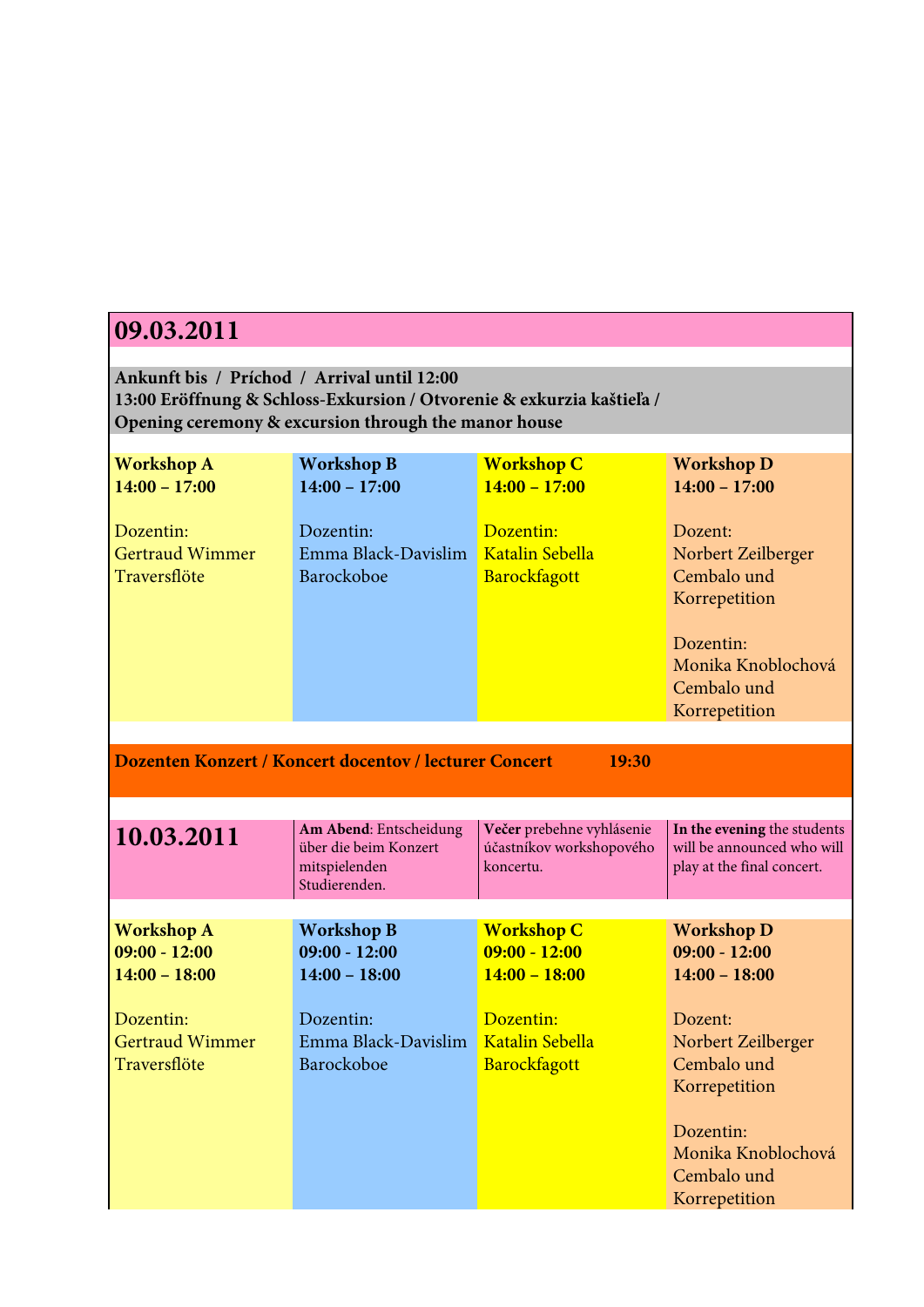| 11.03.2011                                                    |                                                |                                                 |                                                                                                                                  |  |
|---------------------------------------------------------------|------------------------------------------------|-------------------------------------------------|----------------------------------------------------------------------------------------------------------------------------------|--|
| <b>Workshop A</b><br>$09:00 - 13:00$                          | <b>Workshop B</b><br>$09:00 - 13:00$           | <b>Workshop C</b><br>$09:00 - 13:00$            | <b>Workshop D</b><br>$09:00 - 13:00$                                                                                             |  |
| Dozentin:<br><b>Gertraud Wimmer</b><br>Traversflöte           | Dozentin:<br>Emma Black-Davislim<br>Barockoboe | Dozentin:<br>Katalin Sebella<br>Barockfagott    | Dozent:<br>Norbert Zeilberger<br>Cembalo und<br>Korrepetition<br>Dozentin:<br>Monika Knoblochová<br>Cembalo und<br>Korrepetition |  |
| Generalprobe / Generálna skúška / Rehearsal                   |                                                | 14:00 -17:00                                    |                                                                                                                                  |  |
|                                                               |                                                |                                                 |                                                                                                                                  |  |
| <b>Konzert / Koncert / Concert</b>                            |                                                | 19:00                                           |                                                                                                                                  |  |
| 12.03.2011                                                    |                                                |                                                 |                                                                                                                                  |  |
| <b>Evaluation &amp;</b><br>Nachbearbeitung der<br>Tonaufnahme | Evaluácia &<br>prepracovanie<br>nahrávky       | <b>Evaluation &amp;</b><br>recordings reworking |                                                                                                                                  |  |
| $09:00 - 14:00$                                               | $09:00 - 14:00$                                | $09:00 - 14:00$                                 |                                                                                                                                  |  |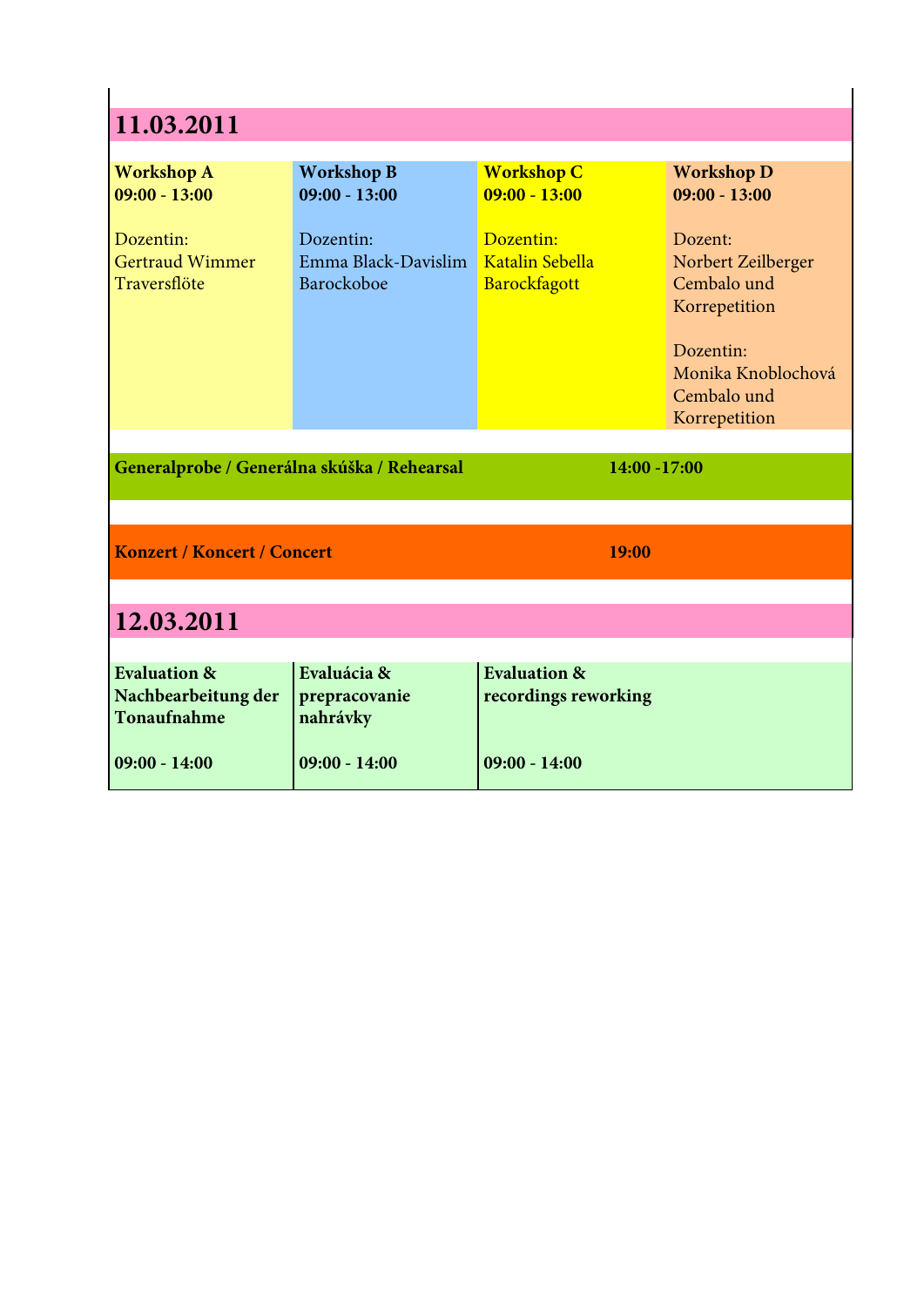| REGISTRATION / REGISTRÁCIA / REGISTRATION                                                                                                |                                                                                                                 |
|------------------------------------------------------------------------------------------------------------------------------------------|-----------------------------------------------------------------------------------------------------------------|
|                                                                                                                                          | Universität für Musik und darstellende Kunst Wien                                                               |
|                                                                                                                                          | <b>Accentus Musicalis</b><br>Lothringerstraße 18 / 3.Stock, Tür A 0322<br>1030 Wien<br>Tel: (+43/1) 711 55-3510 |
|                                                                                                                                          | Fax: (+43/1) 711 55-3598                                                                                        |
|                                                                                                                                          | E-mail: info@accentusmusicalis.eu                                                                               |
|                                                                                                                                          | Website: www.accentusmusicalis.eu                                                                               |
| Deadline / 20.2.2011                                                                                                                     |                                                                                                                 |
|                                                                                                                                          |                                                                                                                 |
| Aktive/r TeilnehmerIn / Aktívny účastník / Active                                                                                        |                                                                                                                 |
| participant*                                                                                                                             |                                                                                                                 |
| Passive/r TeilnehmerIn / Pasívny účastník / Passive                                                                                      |                                                                                                                 |
| participant**                                                                                                                            |                                                                                                                 |
| Zuname / Priezvisko / Surname<br>Vorname / Krstné meno / Name                                                                            |                                                                                                                 |
| Strasse / Ulica / Street                                                                                                                 |                                                                                                                 |
| PLZ / PSČ / Post Code                                                                                                                    |                                                                                                                 |
| Ort / Mesto / Town                                                                                                                       |                                                                                                                 |
| Staat / Štát / State                                                                                                                     |                                                                                                                 |
|                                                                                                                                          |                                                                                                                 |
| Tel./Fax                                                                                                                                 |                                                                                                                 |
| E-Mail                                                                                                                                   |                                                                                                                 |
| Geburtsdaten / Dátum narodenia / Date of birth                                                                                           |                                                                                                                 |
| Beruf / Povolanie / Occupation                                                                                                           |                                                                                                                 |
|                                                                                                                                          |                                                                                                                 |
| Musikalische Ausbildung (Wo? Bei wem?) / Hudobné<br>vzdelanie (Kde? U koho?) / Music education (Where? By<br>whom?)                      |                                                                                                                 |
| Aktuelles Repertoire / Aktuálny repertoár / Current<br>repertoire                                                                        |                                                                                                                 |
| Workshop Motivation (max. 750 Zeichnen) / Motivácia<br>účasti na workshope (max. 750 znakov) / Workshop<br>motivation (max. 750 letters) |                                                                                                                 |
| Vorbereitete Werke für das Workshop / Pripravené diela na<br>workshop / Prepared music works for the workshop                            |                                                                                                                 |
| Gewünschter Lektor / Preferovaný lektor / Preferred lector                                                                               |                                                                                                                 |